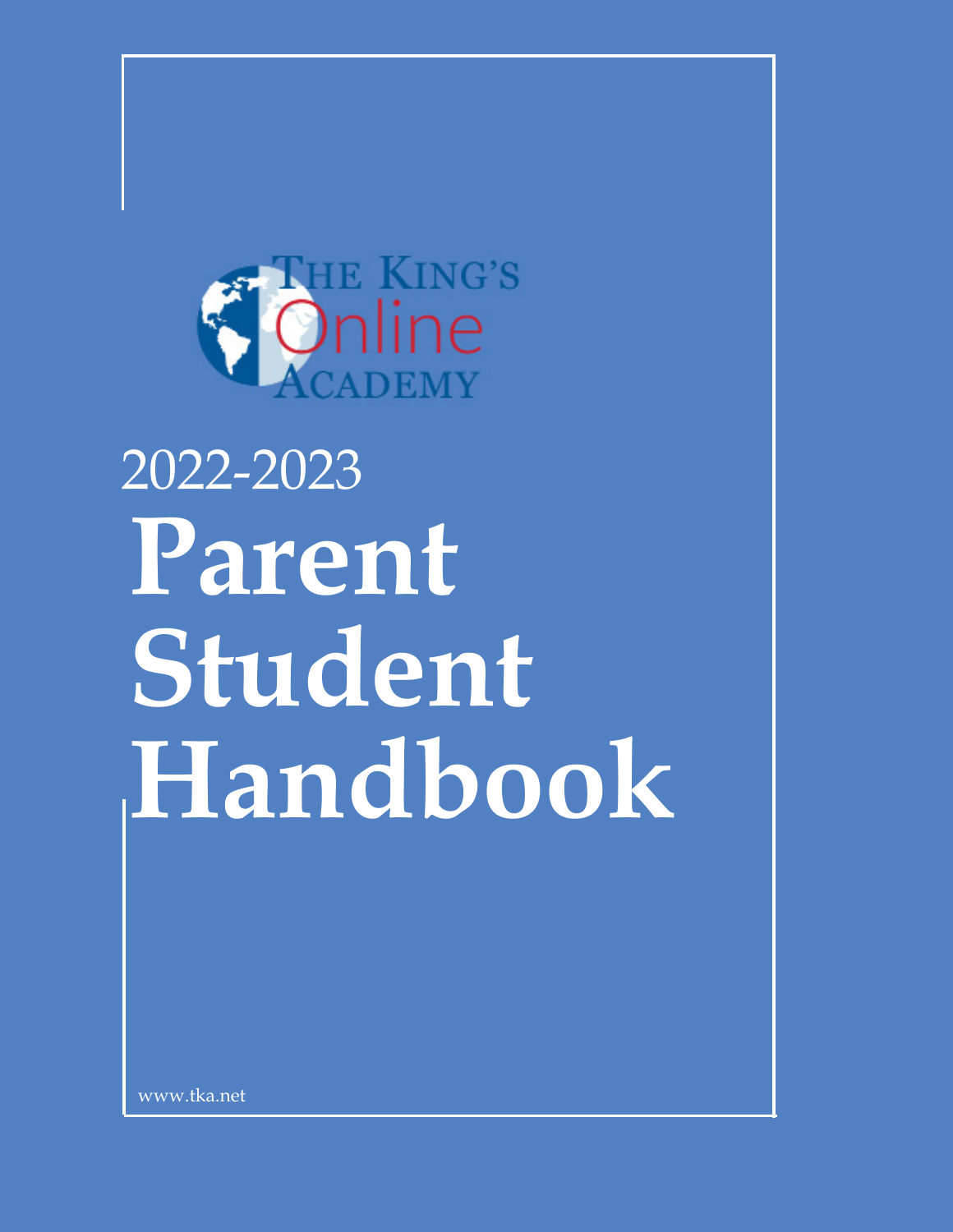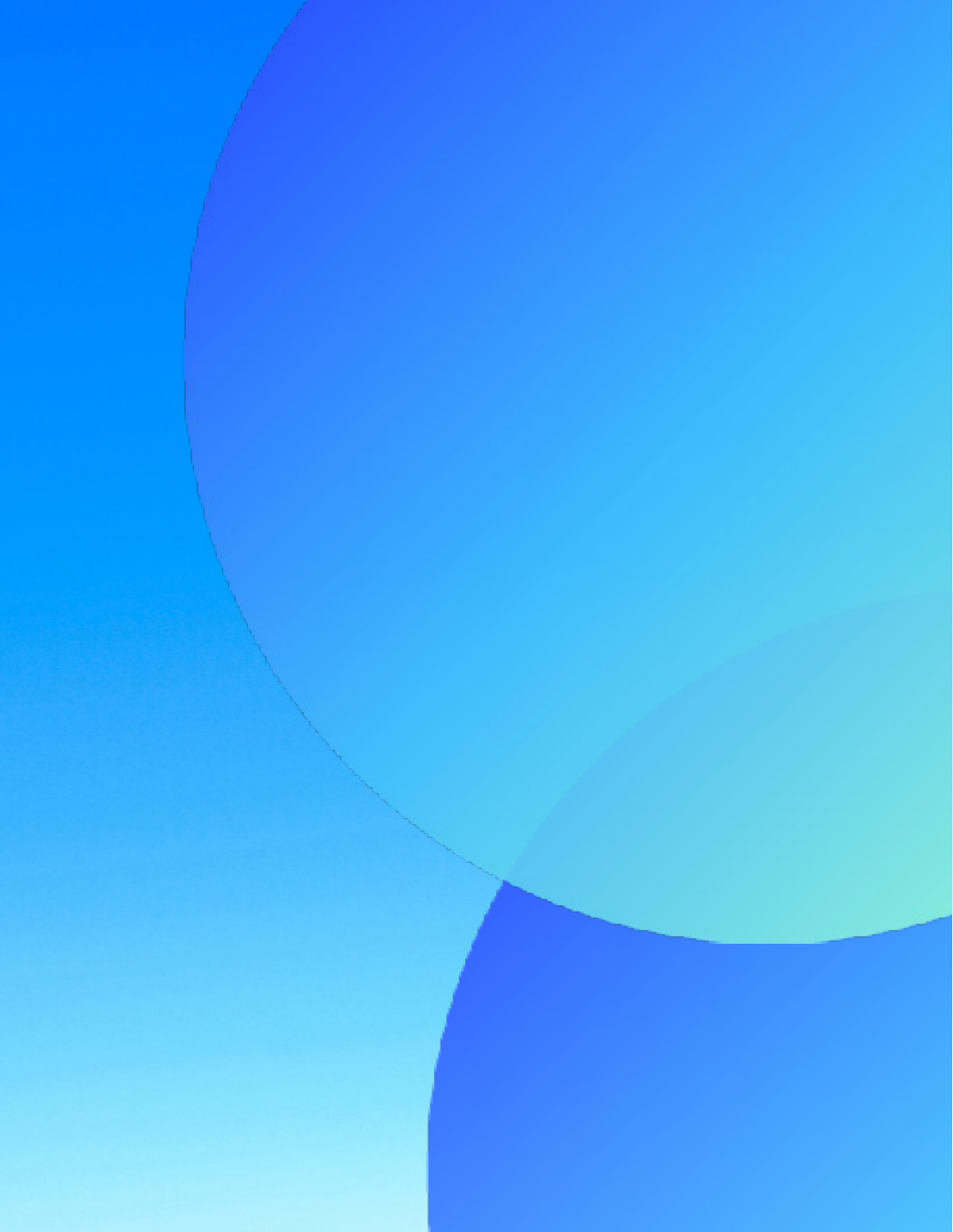

The King's Online Academy, a virtual school provided by The King's Academy, is designed to provide students with an opportunity to learn flexibly while studying distinctly Christian coursework that is both engaging and challenging. The King's Online Academy has dedicated faculty who are focused on student success and growth who enjoy teaching from a Christian perspective.  The King's Online Academy best suits students who are independently motivated as online learning allows for studying at a time that is most convenient for the student.

# **Accreditation**

The King's Online Academy is accredited through ACSI. TKOA coursework is NCAA approved.

#### **Non-Discrimination Statement**

The King's Online Academy admits students of any race, color, national and ethnic origin to all the rights, privileges, programs, and activities generally accorded or made available to students at the school. It does not discriminate on the basis of race, color, national or ethnic origin in administration of its educational policies, admission policies, scholarship programs, and athletic and other school-administered programs.

#### **Mission Statement**

The King's Online Academy exists to assist the home and church in their endeavor to "train up a child in the way he should go" (Proverbs 22:6). Its mission is to share salvation through Jesus Christ and to graduate Christian leaders who seek to impact their world for the King of kings through academic excellence and spiritual vitality.

# **Statement of Faith**

We believe:

1. That the entire Bible, all 66 books of the combined Old and New Testaments, is verbally inspired by God and is inerrant in the original writings. Through the providence of God, the Word of God has been protected and preserved and is the only infallible and authoritative rule of faith and practice (2 Timothy 3:16-17; 2 Peter 1:20-21).

2. That there is only one true, living, sovereign, holy, and eternally existent God. He exists in three co-equal persons – Father, Son, and Holy Spirit – each being a distinct person and with a distinct function, but all of one essence and all possessing the same nature, perfection, and attributes. The triune God is the creator and sustainer of all things, the source of all truth, and is worthy of worship and obedience (Deuteronomy 6:4-5; Genesis 1:31; Matthew 28:19; John 14:9-17; 1 John 5:7-8).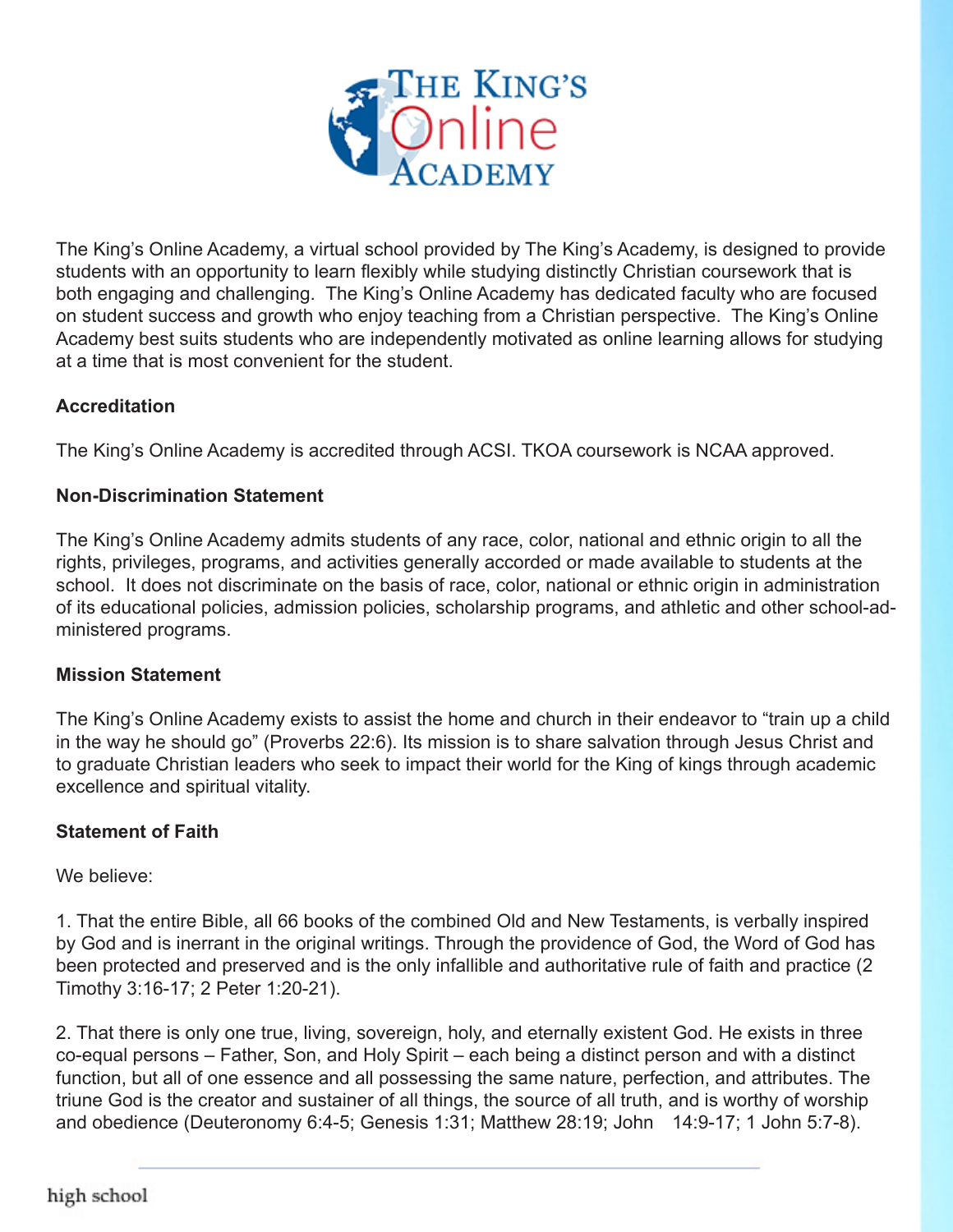3. That Jesus Christ is both God and Man. He was conceived by the Holy Spirit, born of a virgin, lived a sinless life, performed many miracles, shed His blood on the cross as our substitute, died, was buried, bodily resurrected, ascended to the right hand of the Father, and will return literally, visibly, and personally in glory and power (John 1:1-3; Matthew 1:18-25;Isaiah 7:14; Philippians 2:5-9; Colossians 1:15; 1 Corinthians 15:1-8; Acts 1:11; 1 Thessalonians 4:14-17).

4. That the Holy Spirit is God, co-equal and co-existent with the Father and the Son. He is the chief convictor of sin and the chief agent of regeneration and sanctification. The Holy Spirit indwells every believer and empowers every believer to live a Godly life, separated unto the purposes of God (2 Corinthians 6:14-20; John 14:16-19; 16:7-15; 1 Corinthians 6:19-20; Romans 8:9, 11; Titus 3:5).

5. That in the beginning God created all things, and His creation is the result of His intelligent design. He created humanity in His own likeness and image, and humanity was originally created with the ability to live perfectly for God's glory. (Genesis 1:27, 31).

6. That Adam and Eve, the first man and woman, sinned by acting in disobedience toward God. This act resulted in the fall of all humanity into and under the curse of sin, therefore all people have sinned and lost their ability to live for the glory of God. Humanity's fall has resulted in both physical and spiritual death (Hell, a place of eternal torment) on all until there is forgiveness and salvation by the grace of God (Genesis 3:1-24; Romans 3:10-23; 5:12-21, 6:23, 10:9-13; 2 Peter 2:4-9; Matthew 10:28).

7. That salvation of the lost and sinful humanity is an eternally secure free gift of God's grace apart from human works (good deeds, baptism, giving money, sacraments, etc.), based solely upon Christ's vicarious and atoning death, effected by the regenerating work of the Holy Spirit, and received only through faith in the person and finished work of Jesus Christ on the cross (Ephesians 2:8-10; 2 Corinthians 5:21; Romans 3:19-31; 1 John 5:13; John 3:16-36, 5:24, 10:24-31; Romans 6:23).

8. That the church is the body of Christ and the family of God. It is made up of saved believers who regularly join together for worship, giving of tithes and offerings, fellowship, ministry to others, the Lord's Supper (sacrament of Communion), and witnessing others follow Christ in baptism (Matthew 16:18; 2 Corinthians 12:12-14; Hebrews 10:25; Matthew 3:13-17; Acts 8:35-39; Luke 22:14-22; 1 Corinthians 11:23-32).

9. That those who have been redeemed by Christ are "dearly loved children" of God and are to be "imitators of God and live a life of love, just as Christ loved us and gave himself up for us." (Ephesians 5:1-2) That we should live holy lives filled with the Spirit of God, submissive to the Word of God, and motivated by the love of God. That it is the responsibility and privilege of every Christian to proclaim the good news of Jesus Christ and to seek to bring others to a saving knowledge of Christ and make growing disciples (John 1:40-42; Matthew 28:16-20; Acts 1:8).

10. That marriage is the first institution God created and ordained in human society. It is God's plan for marriage to be a holy union of one man and one woman in an exclusive life-long covenant love relationship. Marriage reflects the relationship between Jesus Christ and His Church. (Genesis 2:18- 25; 1 Corinthians 6:9-20, 7:2-5; Hebrews 13:4; Ephesians 5:21-6:4).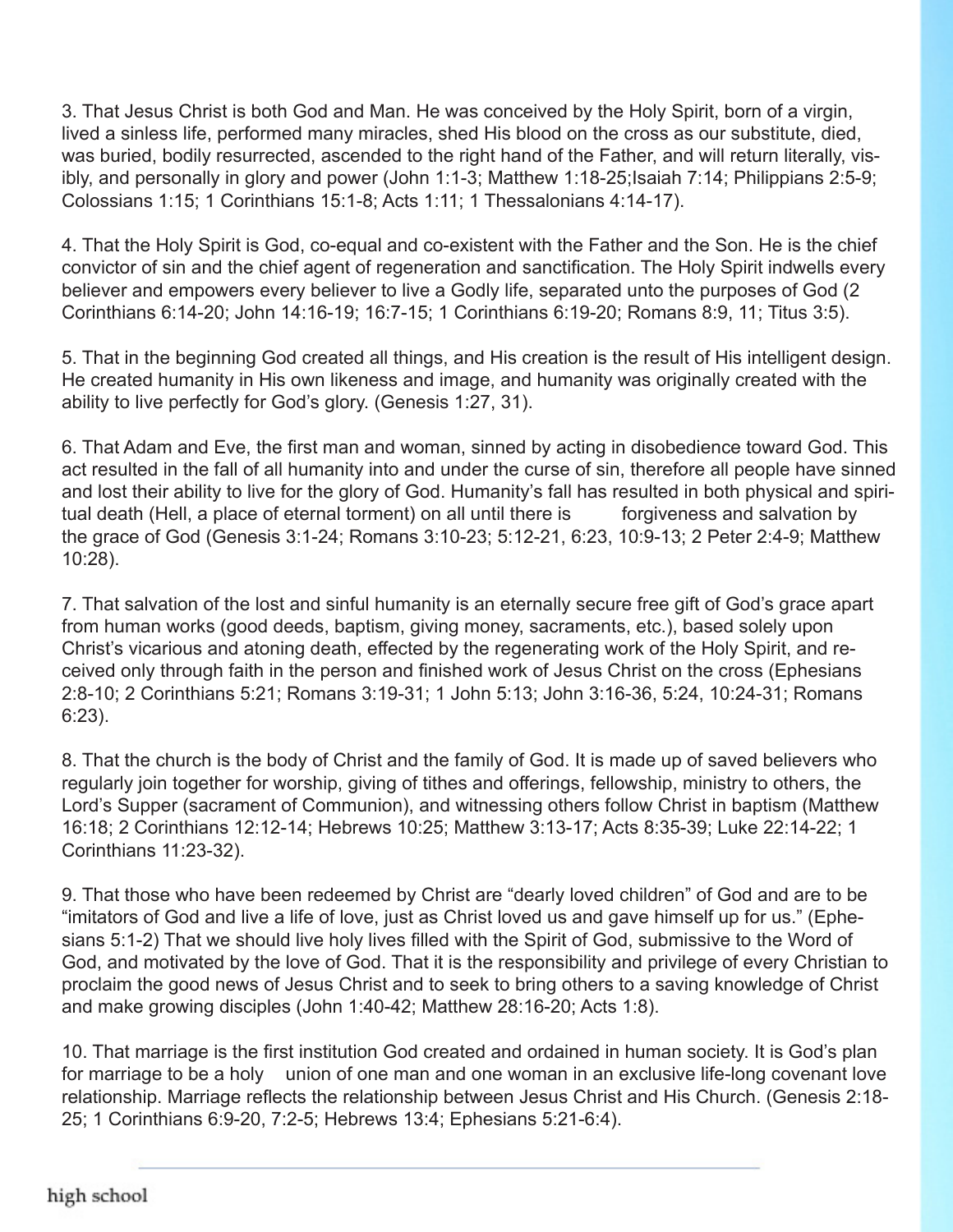11. That all human life is sacred and created by God in his image. Human life is of inestimable worth in all its dimensions, including pre-born babies, the aged, the physically or mentally challenged, and every other stage or condition from conception through natural death. We are therefore called to defend, protect, and value all human life (Psalm 139; Jeremiah 1:5; Ephesians 2:10; Job 31:15; Matthew 25:31-46).

# **The King's Online Academy's Philosophy of Christian Education**

- 1. God's Word is inerrant, providing an absolute standard (II Timothy 3:16).
- 2. Humanity is innately sinful and in need of salvation (Psalms 51:5, 58:3; Romans 3:10-12, 23; James 1:13-15; Jeremiah 17:9).
- 3. The Lord Jesus Christ is the Son of God who came to earth to die for our sins (John 3:16).
- 4. Salvation comes through faith in Christ's payment for sin on the cross (Ephesians 2:8-9).
- 5. Since God's Word is applicable to every area of mankind's life, all subjects must be taught from a Biblical perspective (Colossians 1:17, 3:17; Romans 11:36; Hebrews 4:12).
- 6. Since students often emulate their teacher, the teacher must be born-again and a model pleasing to God (Matthew 18:6; Ezra 7:10; James 3:1; John 17:19).
- 7. The teacher must be dedicated to the task to which he or she is called (Romans 12:1).
- 8. The classroom should be student-focused and teacher-led (Romans 13:1).
- 9. Students need direction, challenge, and supervision (Proverbs 29:15, Hebrews 13:17).
- 10.Students need both positive and negative feedback (Proverbs 3:27; 23:13).
- 11. The teacher stands in place of the parent (Hebrews 13:17).
- 12.Each student is valuable in God's sight (Matthew 10:31).
- 13.God expects each student to work at his fullest God-given potential (Matthew 25:14-30; Ecclesiastes9:10; Colossians 3:23-24).
- 14.The home, school, and church should complement each other (Amos 3:3).
- 15.The Christian school should supplement, not supplant, the local church (Hebrews 10:25).
- 16.Students need a well-rounded education spiritual, mental, social, and physical (I Corinthians 10:31; Luke 2:52).

# **Final Authority for Matters of Belief and Conduct**

*The statement of faith does not exhaust the extent of our beliefs. The Bible itself, as the inspired and infallible Word of God that speaks with final authority concerning truth, morality, and the proper conduct of humanity, is the sole and final source of all that we believe. For purposes of The King's Online Academy's faith, doctrine, practice, policy, and discipline, The King's Academy Board of Governors is TKOA's final authority on the Bible's meaning and application.*

# **Student Honor Code**

As a member of The King's Online Academy community, students must commit to being a person of integrity and honorable character, choosing to model their life on the example of Jesus Christ.

TKOA students make a personal commitment to:

- Cooperate respectfully with those in authority (Hebrews 13:17).
- Strive for excellence as a student (I Corinthians 10:31, 32, Col. 3:23-24).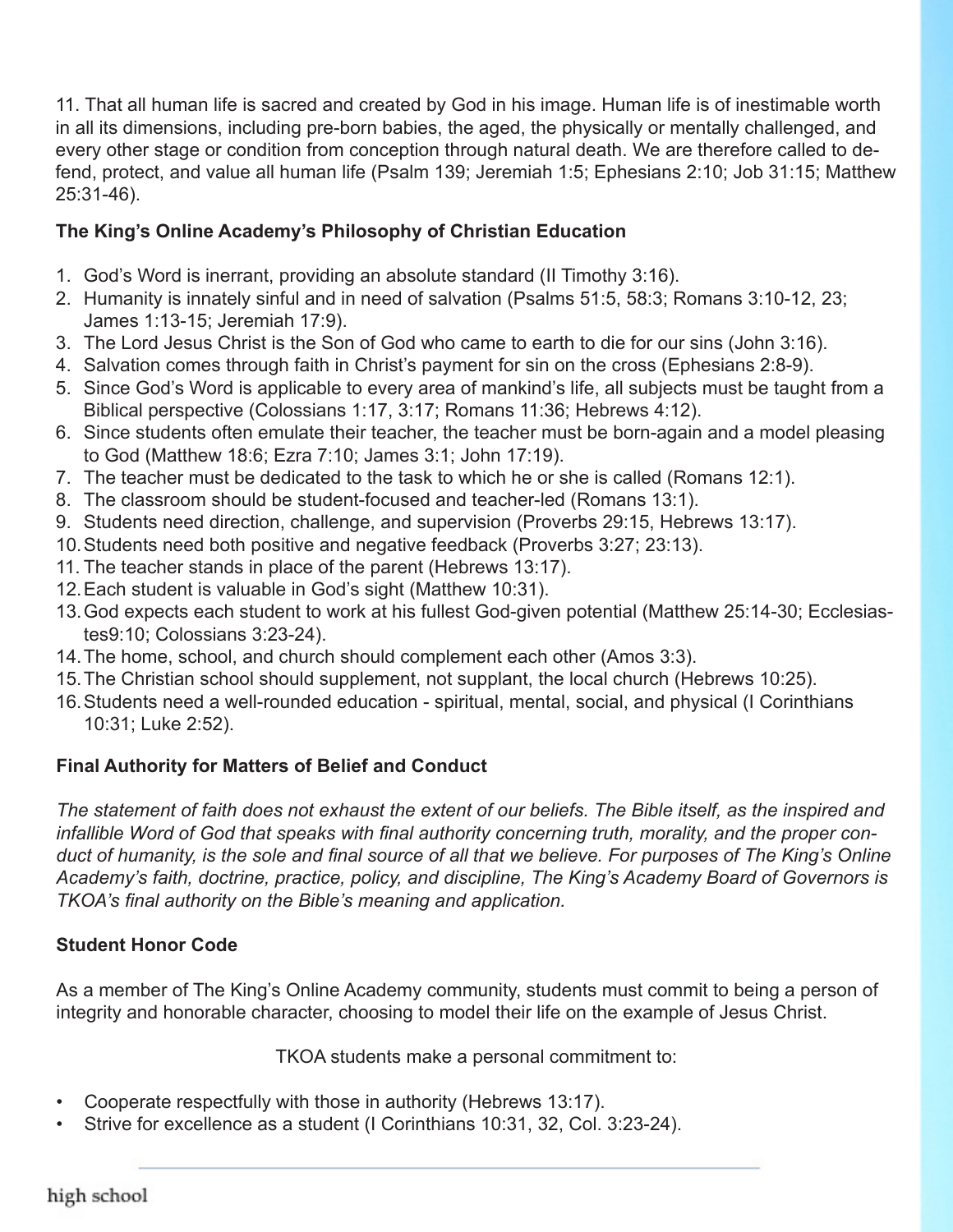- Seek to build relationships with people of high moral character (I Corinthians 15:33, Proverbs 13:20).
- Care for and respect others and their property (Philippians 2:3-4).
- Be truthful, trustworthy, and appropriate in my words and actions, refraining from any form of harassment or mistreatment of others (Proverbs 4:24-27, Philippians 4:8).
- Be pure and Biblical in my relationships, not involving myself in sexual misconduct nor lifestyles contrary to God's design. (I Corinthians 6:18, Romans 13:12-14, Romans 1:24-28, Leviticus 18:21-22, Genesis 2:24, I Corinthians 6:9, I Thessalonians 4:1-8, Hebrews 13:4).
- Choose modes of entertainment that are Christ honoring, avoiding the appearance of evil (Philippians 1:27, Ephesians 5:3-4).
- Refrain from any form of cheating (Proverbs 11:1).
- Totally abstain from the use or possession of tobacco (including vaping devices), drugs, or alcohol (I Corinthians 6:19-20, Romans 13:1-2).

Enrollment to The King's Online Academy affirms agreement to submit to all governing policies of the school, including all applicable policies of the Parent Student Handbook. Students may be expelled from school or asked not to return the following year if I not in alignment with the Student Honor Code, the spirit, or the policies of the school whether on or off property as determined at the sole discretion of the Administration. Readmission considerations following dismissal will be determined on a case-by-case basis.

The Parent Student Handbook does not contractually bind The King's Online Academy and is subject to change without notice by a decision of The King's Online Academy administration.

# **Enrollment and Registration**

Students must complete an application for admission for enrollment to TKOA. Applicants can choose to complete the TKOA admissions testing process or may provide their academic records and standardized testing results; verifying their academic ability is on par with the standard required to be successful within the entire TKOA program. All TKOA coursework is fully accredited and available to students in a full-time, part-time or hybrid basis. Available courses are high school level and are open to students in grades 9-12. Students in eighth grade may be eligible to take some high school coursework if pre-requisites have been met.

*Part-Time* - *The King's Online Academy serves homeschool students or students enrolled in another school full-time who wish to take a minimum of one or a maximum of three classes to supplement or enrich their academic studies.* 

*Full-Time* - *The King's Online Academy serves students wishing to enroll in a full-time program seeking to earn a high school diploma from The King's Online Academy.* 

*Hybrid* - *The King's Online Academy serves students who desire to take a blended schedule of both on-campus courses at The King's Academy and TKOA online coursework. Students may take up to 4 courses on campus each year at The King's Academy and the remainder of their 7 courses are taken through The King's Online Academy. Hybrid students must be enrolled in a minimum of 6 credits, maximum of 7, per semester. Hybrid students are full-time students seeking to earn a high school diploma from The King's Academy. Hybrid students fall under The King's Academy Parent and Student Handbook policies and graduation requirements.*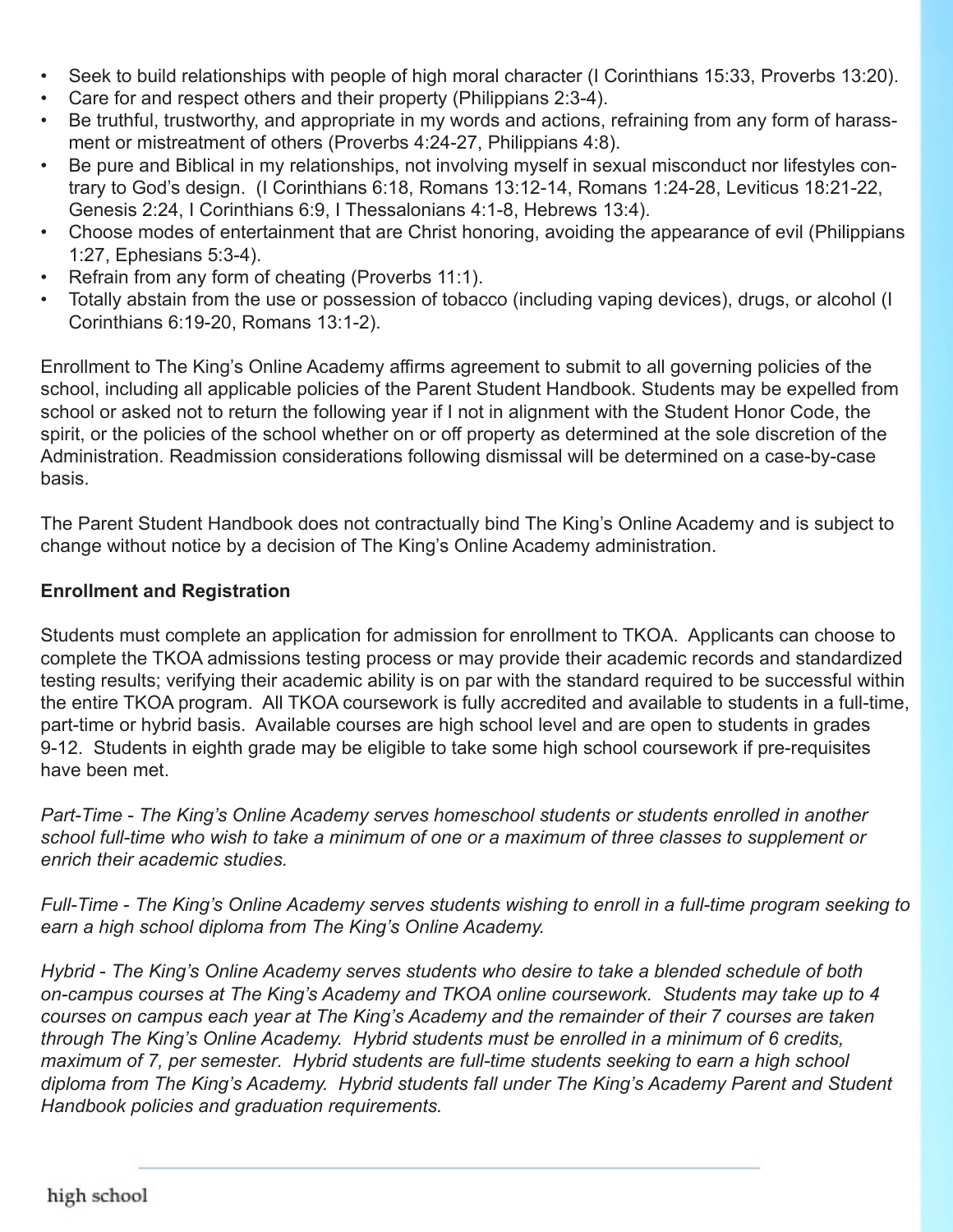TKOA students must take classes in alignment with the traditional TKA school calendar as classes include both online and in-person coursework on campus. Full-time or Hybrid programs through The King's Online Academy is not available to employees of The King's Academy.

# **Faculty & Accessibility**

The King's Online Academy faculty are professional, certified, Christian educators. Throughout each course, teachers will interact with their students by phone and email through the initial welcome communication and call, discussion calls, and instructional office hours to provide help and coursework support. Students may log in any day or time to complete their coursework; however, instructors are not required to respond to email communications, grade assignments, or conduct office hours on weekends, major holidays or published school breaks. All assignments submitted by students will receive grading within 72 hours of submission, if not earlier. If the assignment requires a greater length of time for valuable feedback, the teacher will notify the student. Teachers are available for parent conferences on a scheduled bi-monthly basis. Conferences may be scheduled via email request.

# **Course Credit**

Student success in the coursework is of paramount importance. In order for a student to successfully learn material, it is necessary that all work in the course is completed, including when applicable, final semester exams. Courses are carefully crafted to meet standards through valuable assessments and assignments. In each course, a student must achieve a 60% final grade, or higher, to earn credit for each semester course. All grades will be assigned a numerical value and will be converted to the corresponding letter grade on the student's permanent cumulative transcript. Students may repeat a course for grade replacement by repeating the course through The King's On-line Academy. Grades awarded for courses repeated will be documented on the student's transcript. However, only the highest grade will calculate into the student's Grade Point Average (GPA). All attempted coursework will be recorded on the transcript.

# **Dual Enrollment Credit**

Dual Enrollment credit is available for some TKOA coursework through our partnership with Palm Beach Atlantic University. Students are subject to requirements, policies, and deadlines outlined by PBAU. Additional fees apply.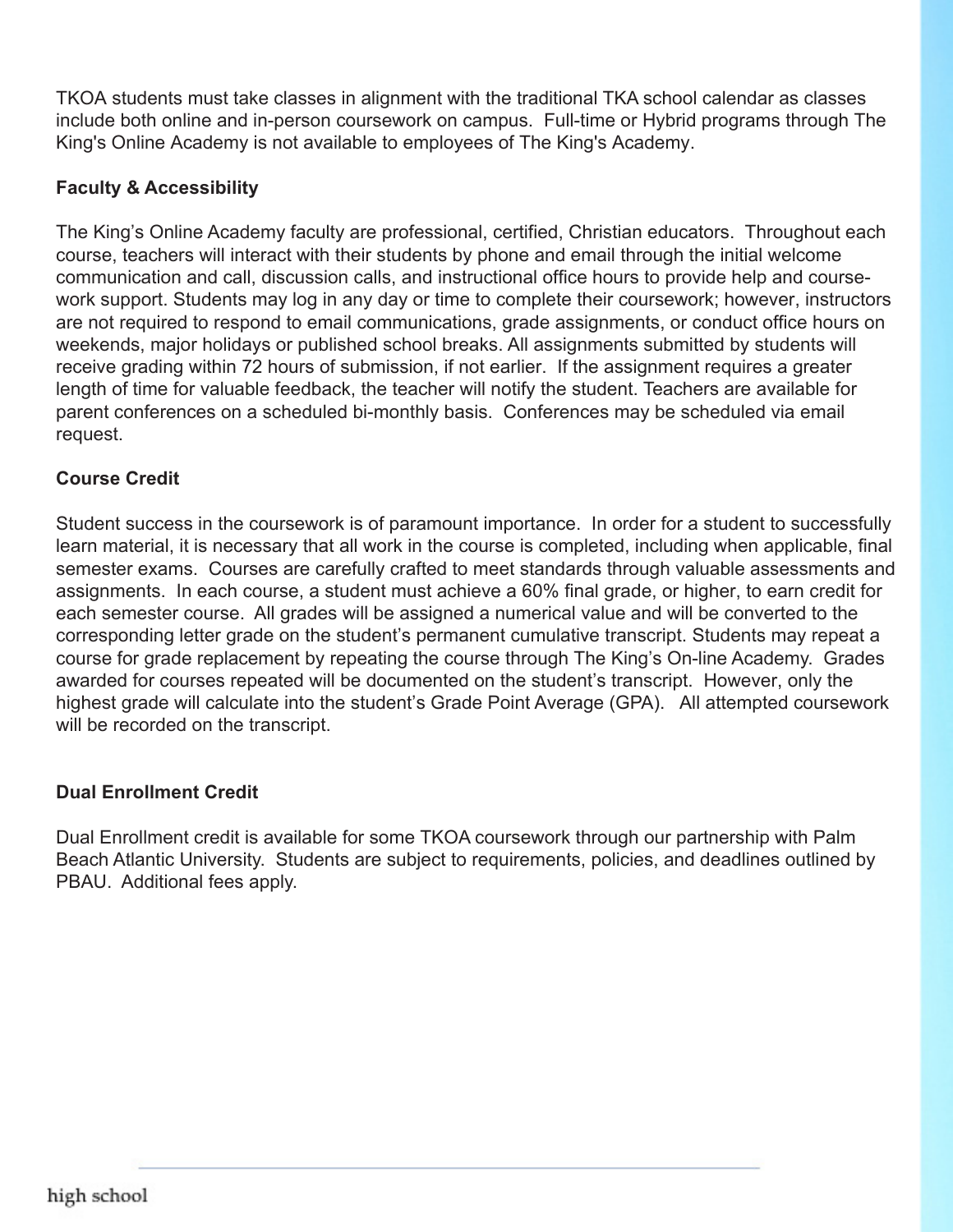# Graduation Requirements

| <b>Subject Area</b>         | <b>Credits</b>                                                                                                                                        |  |
|-----------------------------|-------------------------------------------------------------------------------------------------------------------------------------------------------|--|
| <b>Bible</b>                | 2 credits                                                                                                                                             |  |
| English                     | 4 credits                                                                                                                                             |  |
| <b>Mathematics</b>          | 4 credits:<br>1 credit must be Algebra I<br>1 credit must be Geometry<br>1 credit must be Algebra II                                                  |  |
| Science                     | 4 credits:<br>1 credit must be in Chemistry<br>1 credit must be Biology                                                                               |  |
| <b>Social Studies</b>       | 3.5 credits:<br>1 credit must be World History<br>1 credit must be US History<br>.5 credit must be American Government<br>.5 credit must be Economics |  |
| <b>World Languages</b>      | 2 credits:<br>must be different levels of the same language                                                                                           |  |
| <b>Fine/Performing Arts</b> | 1 credit                                                                                                                                              |  |
| <b>Physical Education</b>   | 1 credit:<br>.5 credit must be Personal Health and Fitness<br>.5 credit must be PE                                                                    |  |
| Electives                   | 2.5 credits                                                                                                                                           |  |
| <b>Total Credits</b>        | 24 Credits                                                                                                                                            |  |
| <b>GPA Requirements</b>     | Cumulative GPA (Grade Point Average)<br>of 2.0 minimum on a 4.0 scale                                                                                 |  |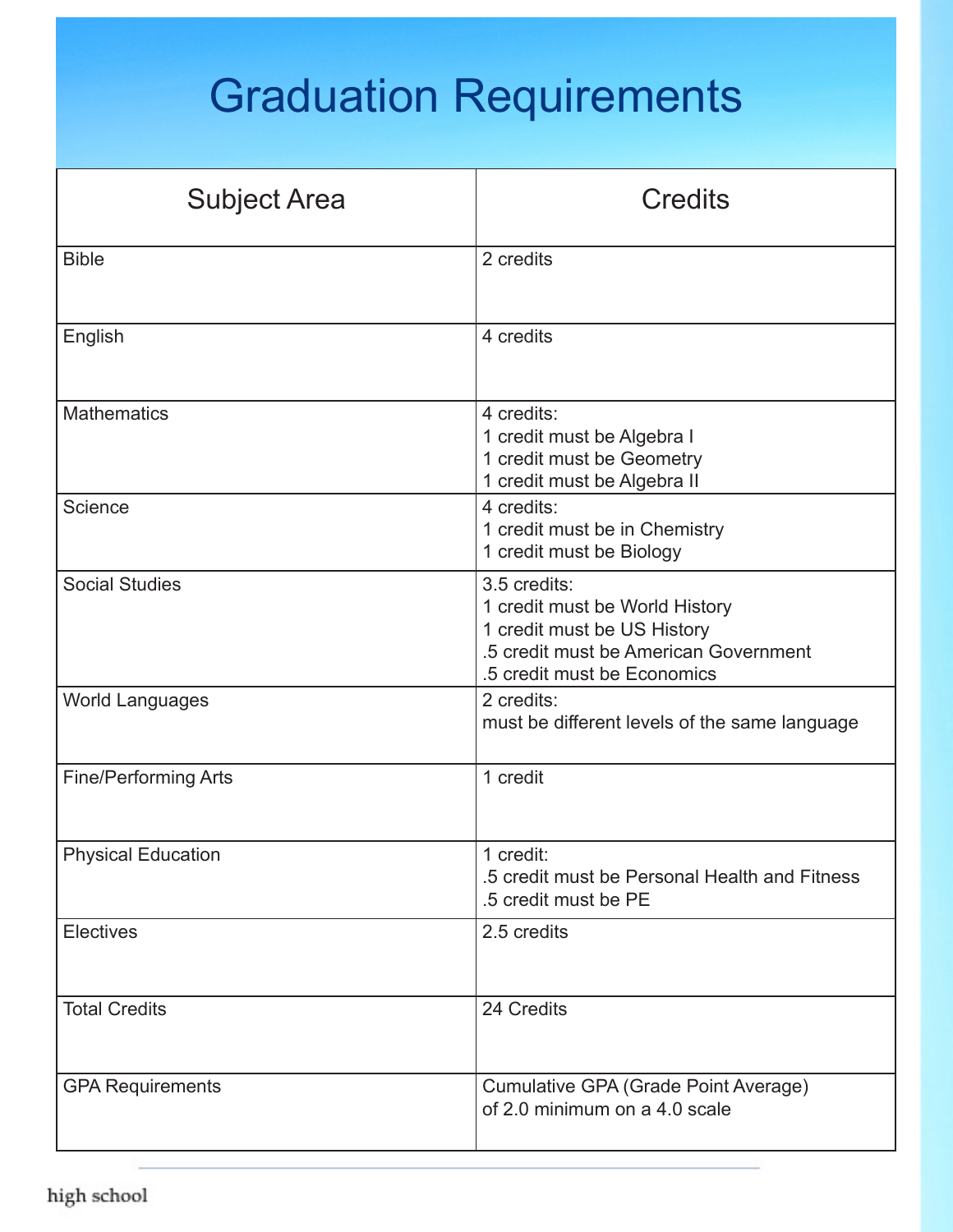|                | <b>Grading Scale</b> |        |
|----------------|----------------------|--------|
| A+             | 4.25                 | 100-99 |
| A              | 4.00                 | 98-92  |
| A-             | 3.75                 | 91-90  |
| $B+$           | 3.25                 | 89-88  |
| B              | 3.00                 | 87-82  |
| $B-$           | 2.75                 | 81-80  |
| $ C+$          | 2.25                 | 79-78  |
| $\overline{C}$ | 2.00                 | 77-72  |
| $ C -$         | 1.75                 | 71-70  |
| $ D+$          | 1.25                 | 69-68  |
| l D            | 1.00                 | 67-62  |
| D-             | 0.75                 | 61-60  |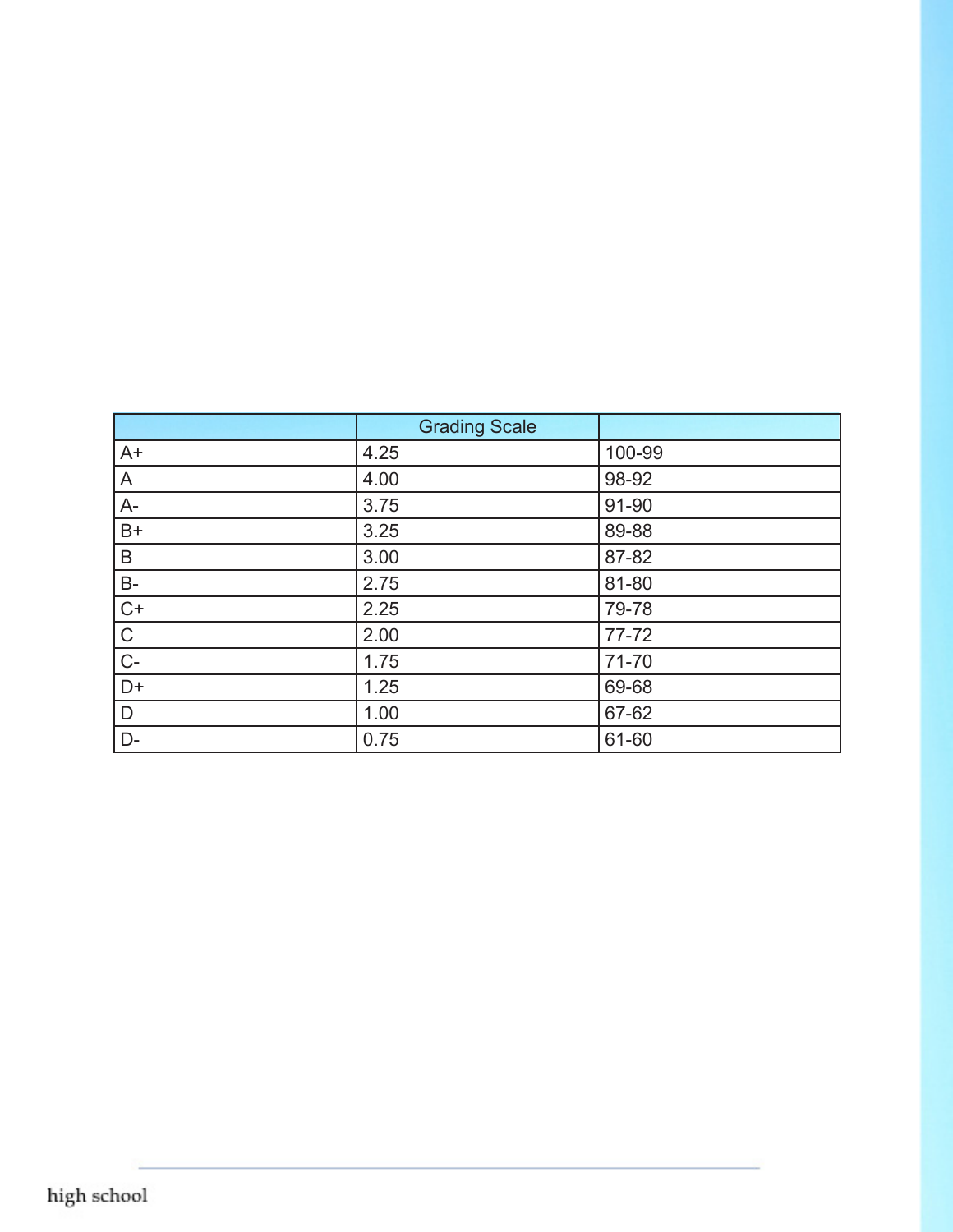# **Attendance & Pacing**

TKOA coursework is most beneficial when a student is committed to working on a regular schedule. To ensure there is adequate time for comprehension and mastery, students should work consistently each day, as outlined in the weekly course schedule. Students are expected to participate fully in the course by completing reading and learning activities that correspond with each assignment prior to submitting work. In a traditional semester a 50% late penalty will be applied for any assignments submitted 14 or more days after the assigned due date. Work submitted more than 15 days late will not be accepted. In a summer semester a 50% late penalty will be applied for any assignments submitted within 7 days after the assigned due date. Work submitted more than 7 days late will not be accepted. Students must be in a course for a minimum of 6 weeks.

# **Student Email**

All full-time enrolled students will be issued a TKOA email address. For full-time students, all communication must be made using TKOA issued email addresses. This assigned student email also provides access and registration to all Microsoft Office 365 programs. Student accounts remain active as long as the student is enrolled in a full-time status.

#### **Academic Integrity**

The King's Online Academy students must commit to being a person of integrity and honorable character, choosing to model their life on the example of Jesus Christ while maintaining ethical behavior. All students will fulfill the expectation of being academically honest in all their assignments. This means that students will do their own work as they read, write, research, and prepare projects. Cheating, plagiarizing, copying work from another student, failing to properly cite, using materials during an exam or submitting work that is not the student's original work are considered academic violations. Suspected academic integrity violations will be reported to The King's Online Academy Administration where it will be evaluated, and appropriate penalties will be applied. When a violation is determined by TKOA Administration, the student will receive a zero grade for the assignment and may receive additional disciplinary consequences. A second offense within the same course may result in a removal from the course or further disciplinary action.

#### **Turnitin**

Turnitin solutions promotes academic integrity and provides grading and feedback for students. All formal writing assignments must be formatted using MLA guidelines and submitted through Turnitin when indicated in the assignment. Work is expected to be original and yield no greater than a 20% similarity percentage. The instructor will provide credential information for submission through your course.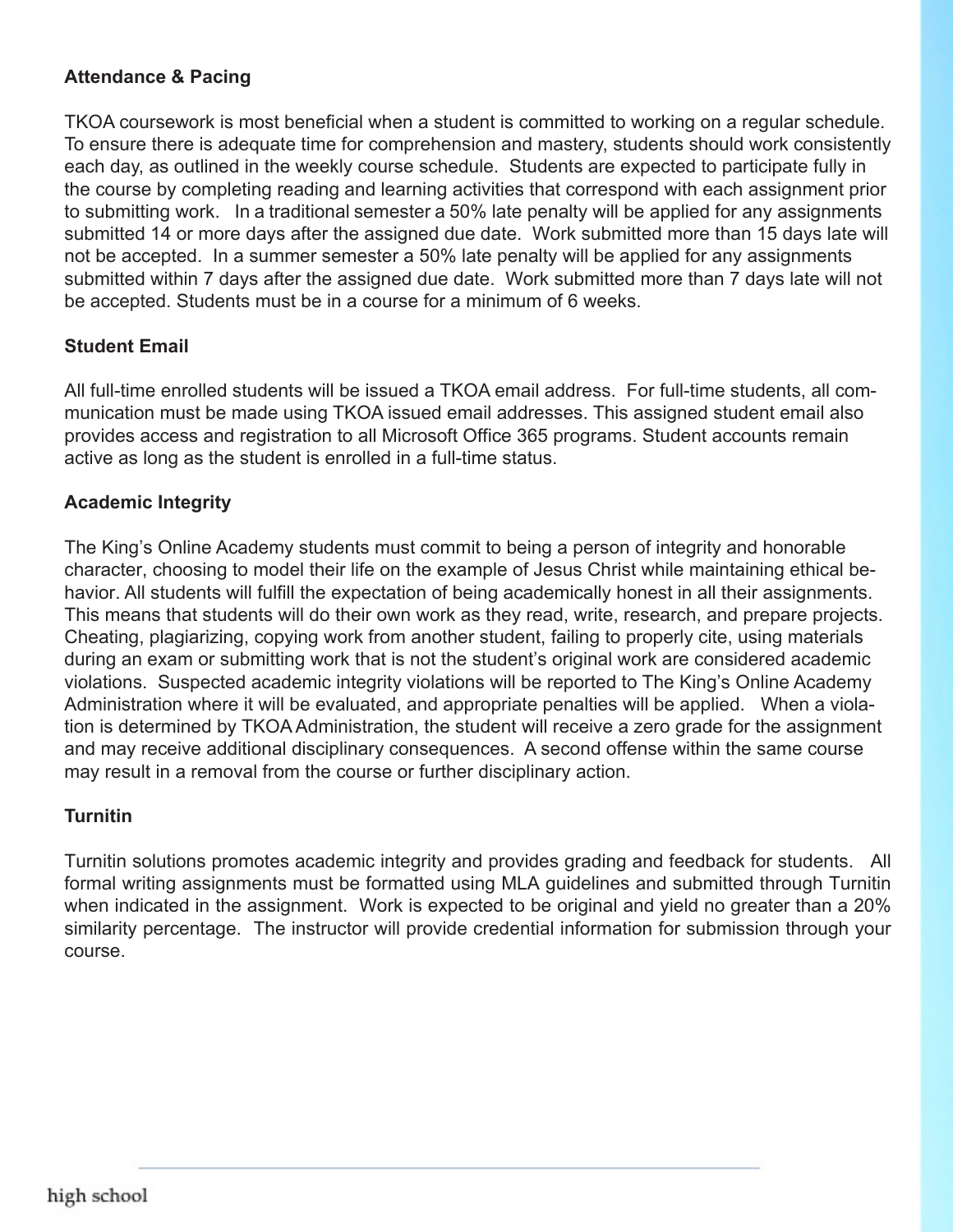# **Harassment**

TKOA is committed to providing a positive and safe learning environment for every student, free of intimidation or negativity in the online learning environment. Any such behavior is not in alignment with The King's Online Academy Student Honor Code.

# **Online Etiquette and Discussion Board Decorum**

It is expected that students conduct themselves with integrity and positive behavior in the online classroom. The use of casual language, poor grammar or electronic messaging style communication, such as abbreviations and acronyms, is not an acceptable form of communication for an online academic learning environment. High School level writing is expected in emails, discussion board postings, and in all communications. Participation in discussion boards is necessary for optimal learning. In each course, students may be required to generate a discussion response back to the teacher or be a part of an online community of learners who interact through discussions with one another. Students should take time to write or communicate a thoughtful, originally written response. In any discussion communication, the student is expected to make an observation about a fact or share an example that adds insight or understanding. Students may politely disagree with an observation or opinion of another student, but must never direct disagreement toward another student. It is not appropriate to make posts that are racially insensitive or politically charged.

#### **Withdrawal Policy**

Circumstances may necessitate a withdrawal from one or all of a student's online courses, however, students should consider the impact on their academic transcript before withdrawing. If withdrawal happens within the first 28 calendar days of the course start date, the course(s) will not be listed on the transcript. If a student withdraws after 28 calendar days or fails to complete the course within the set time frame will result in a WF or WP notation on the high school transcript. No credit is awarded for a withdrawal. Withdrawal from Dual Enrollment coursework will be subject to the withdrawal policies of the credit issuing college or university. All online course fees are required up front and are non-refundable after registration

A student may be administratively dropped from a course and receive a WP or WF grade on the transcript if a period of 30 days of inactivity passes without the student or family having communicated with The King's Online Academy faculty or staff. All attempted coursework will be recorded on the student's transcript.

#### **Academic and Campus Life**

All full-time TKOA students are provided with academic and college advising. Full-time TKOA students who live in the Palm Beach County area are eligible to participate in standardized academic testing, athletic and fine arts at The King's Academy for an additional campus activity fee.

Hybrid students will receive academic and college advising. In addition, Hybrid students are eligible to participate in The King's Academy clubs, on-campus organizations, honor societies, school trips, standardized academic testing, athletics and fine arts.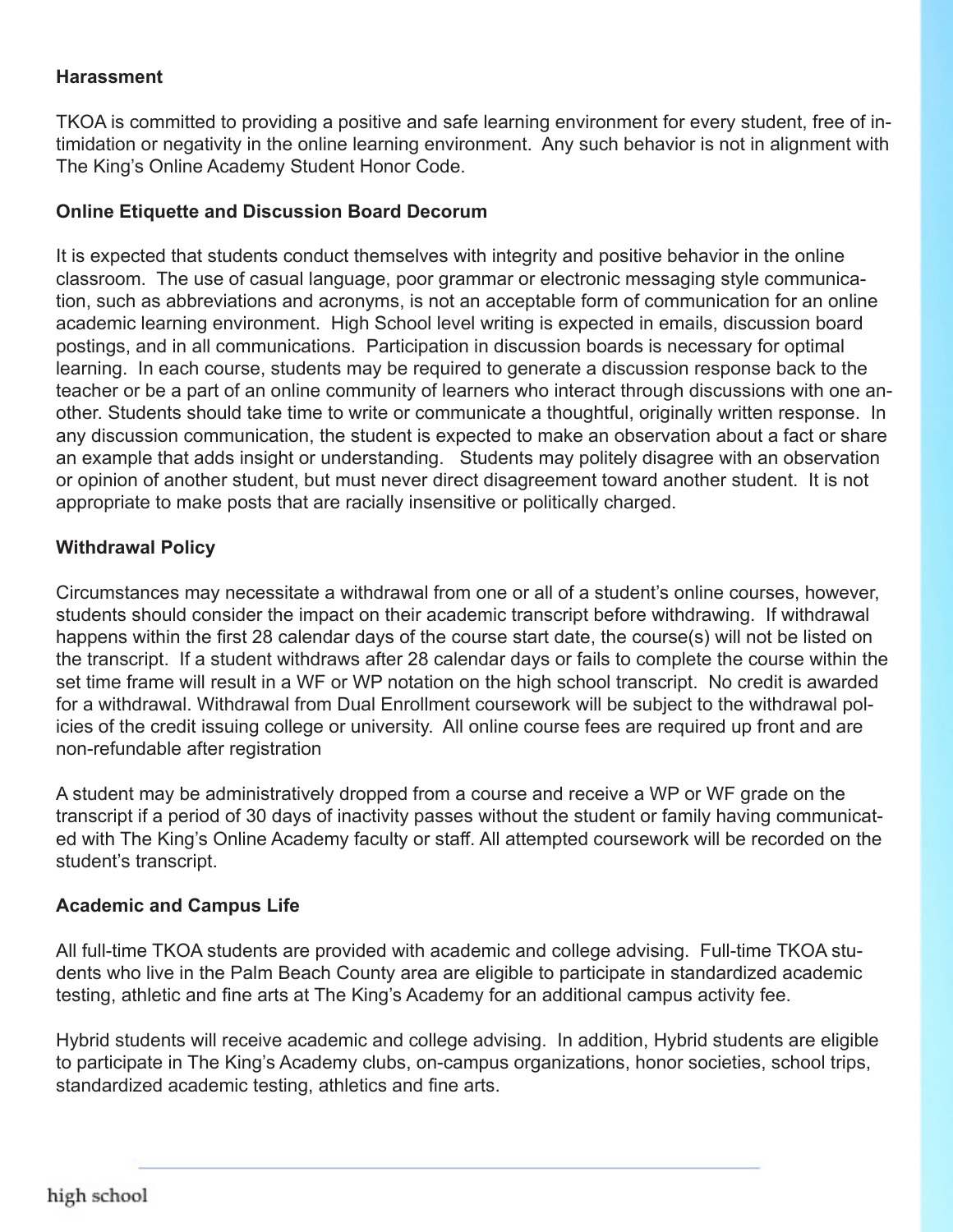#### **Academic Advising**

Full-time students are required to enroll in a minimum of 6 credits per semester and may not take more than 7 credits per semester, unless administrative approval is granted and additional fees are paid. Hybrid students must enroll in 7 courses, up to 4 courses may be taken at The King's Academy with the remaining classes taken online through The King's Online Academy.

The King's Online Academy academic counselors work with families to ensure full-time students have all courses needed for graduation. A student must complete all TKOA graduation requirements in order to be awarded a TKOA diploma and participate in commencement. TKOA students are not ranked nor are Valedictorian or Salutatorians named.

#### **Academic Support**

Every TKOA student's success is important. Regular reports of student progress is communicated weekly to parents. Should additional help be needed, students should reach out to their teacher and schedule a conference for support. If further assistance is needed, students may contact their Academic Counselor.

#### **Transcript Revisions**

Grades submitted by teachers at the end of the term are final and are not subject to change on the basis of revision of judgment such as a new exam or additional work completed after the original grade has been submitted. Grades may only be changed due to the following: correction of error in grading, or entering a grade incorrectly. The Teacher of Record is responsible for requesting a grade change for Administration approval. If there is a concern that a student's work has been grad-ed unsatisfactorily, all concerns should be first communicated to the teacher prior to administrator review.

#### **Copyright**

Course materials available through Canvas are to be used only by the student and in accordance with the United States Copyright Act, Title 17 of the U.S. Code. Protected materials course materials may not be retained on the user's computer or other electronic storage device for longer than the duration of the specific class for which they are assigned, nor further disseminated by the user to any other persons.

#### **Refunds**

Enrollment and course fees are non-refundable.

#### **Technical Support**

Technical Support is available to students by submitting a help desk ticket via email to onlinetech@tka.net.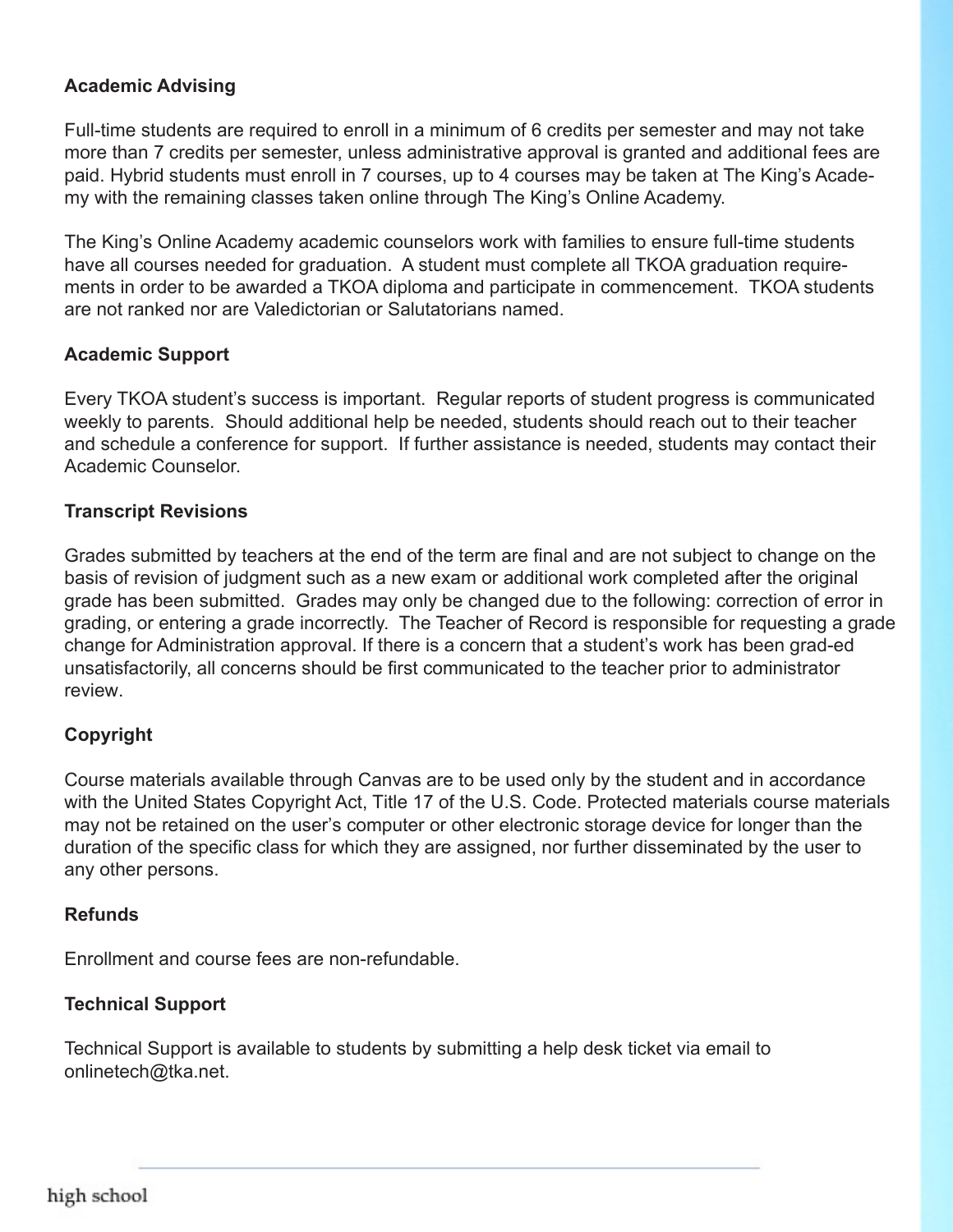#### **Technical Requirements**

Lightweight devices such as Apple iPads, Google Chromebooks, and tablets have limited support for Java or Flash which could appear in some courses. It is recommend that students have a Windows or Mac based computer available to complete coursework for optimal success.

Some courses may have different or additional requirements to the one listed on this page. For specific System Requirements for your course, go to the Material List page in the Course Information tab within the course.

#### **Supported Operating Systems**

- Windows 7
- Windows 8.1
- Windows 10
- Mac OS X 10.8 (Mountain Lion)
- Mac OS X 10.9 (Mavericks)
- Mac OS X 10.10 (Yosemite)
- Mac OS X 10.11 (El Capitan)
- macOS Sierra (10.12)
- macOS High Sierra (10.13)
- macOS Mojave (10.14)
- macOS Catalina (10.15)

#### **Supported Browsers**

You may use recent versions of the following browsers on a technology capable device that supports Java, Flash, and improvements to HTML including HTML5.

- Microsoft Edge
- Mozilla Firefox
- Google Chrome
- Apple Safari

# **Supported Browser Plugins and Settings**

The following plugins and settings may be required to use our courses.

- JavaScript enabled
- Cookies enabled
- Java installed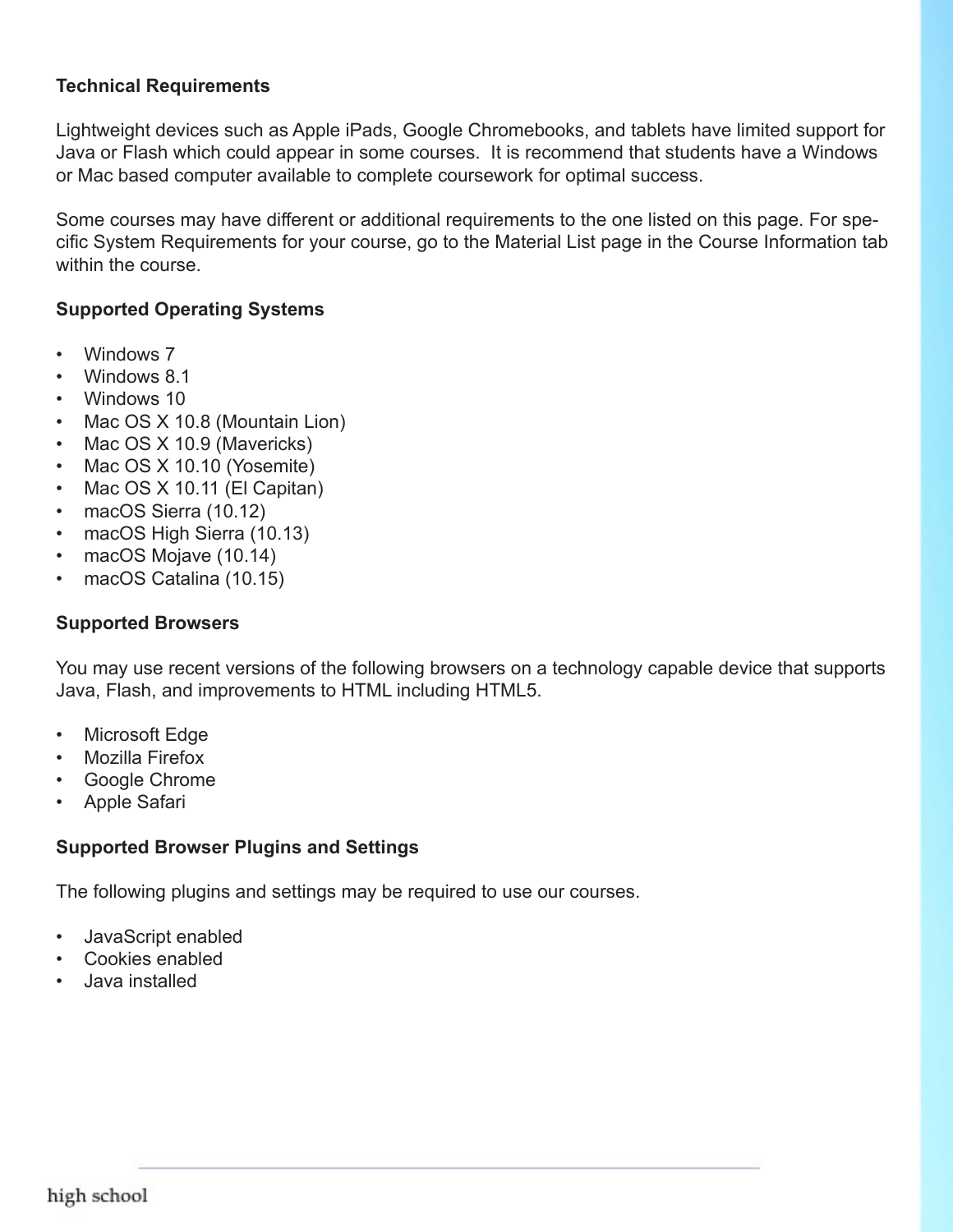